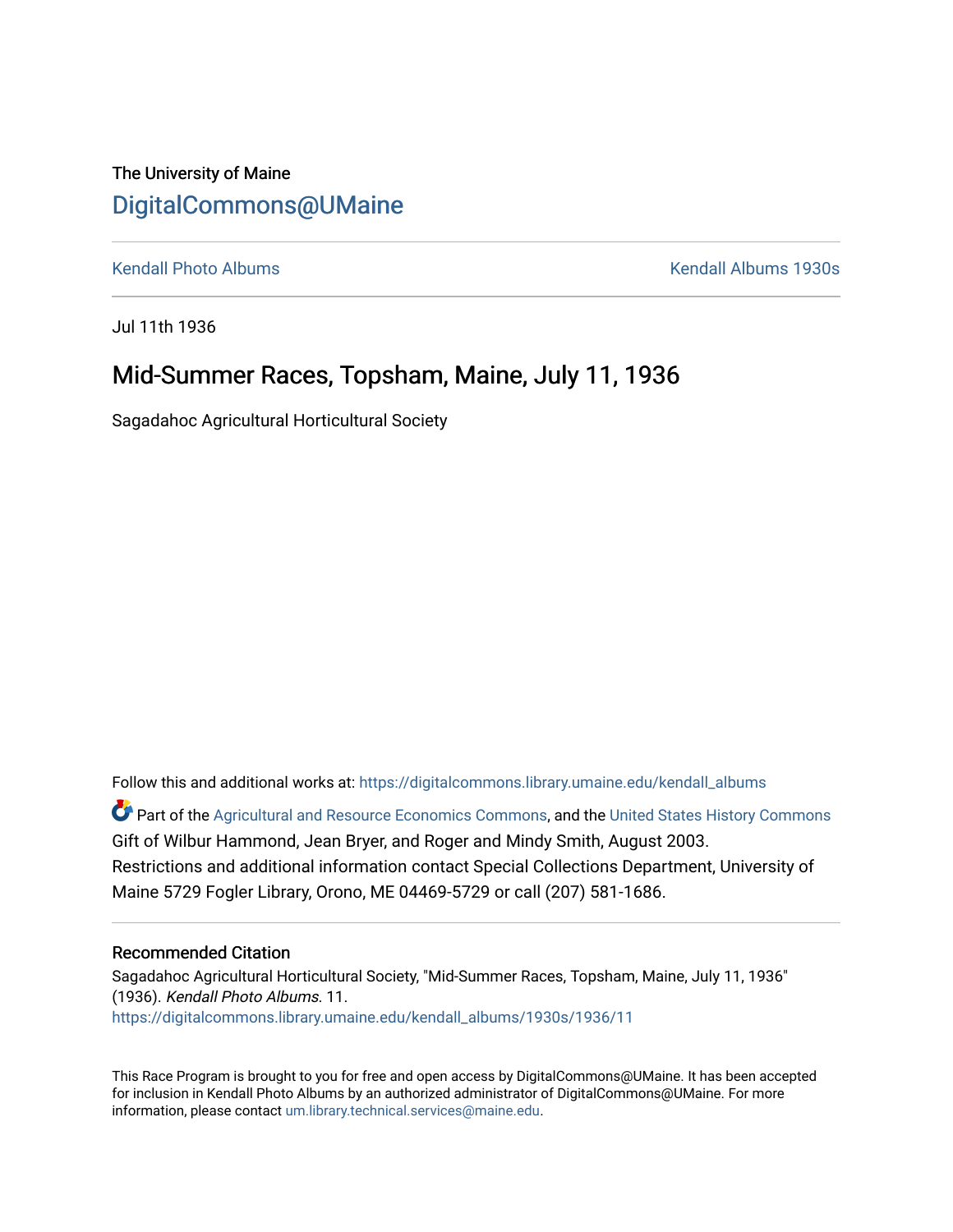# MID-SUMMER RACES **TOPSHAM,**

Saturday, July 11, 1936

## **Official Racing Program**

## Price 15 cents

#### **RACE OFFICIALS**

**H a r r y M cK e n n e y , S ta r te r** Dr. J. A. STEVENS, Presiding Judge **L. P. MCCRACKEN, Race Secretary C. C . C h e s l e y , C le r k o f C o u r se B o b b y Jo n e s, M a r sh a l FRANK R. WITMAN, Director of Mutuels** 

| 200           | 1st Race                                                                                                 |
|---------------|----------------------------------------------------------------------------------------------------------|
| $\circ$       | <b>Classified Trot</b>                                                                                   |
| Mutuel<br>No. | Post and<br>Driver and<br>$1$ Mile $/2$<br>$A$ rm $No.$<br>Colors                                        |
| 1481          | CZAR BINGEN, br.g.<br>Small<br>by Czar Peter<br>Green<br>H. J. Wheelwright, Orono, Me.                   |
| 1482          | DAY SPRING, b.s.<br>Carney<br>$\mathbf{2}$<br>by High Noon Green & Yellow<br>F. M. Burke, Byfield, Mass. |
| 1483          | COMRADE, b.s. Rodney<br>3<br>by McGregor the Great Red & Black<br>Dr. Harder, Webster, Mass.             |
| 1484          | Day<br>SUNNY HANOVER, ch.g.<br>by Dillon Axworthy Purple & Gray<br>H. M. Day, Gorham, Me.                |
| 1485          | Morgan<br>5<br>Malcolm & Harriman, Augusta, Me.                                                          |
| 1486          | MISS WOOSTER, ch.m<br>Safford<br>by Oh Boy<br>Green<br>E. P. Cray, Bellows Falls, Vt.                    |
|               | PRIME HANOVER, b.g. Jordan<br>by Dillon Axworthy, Blue & White<br>Mr. Richardson, Lewiston, Me.          |
|               |                                                                                                          |

**Post 2 P.M.**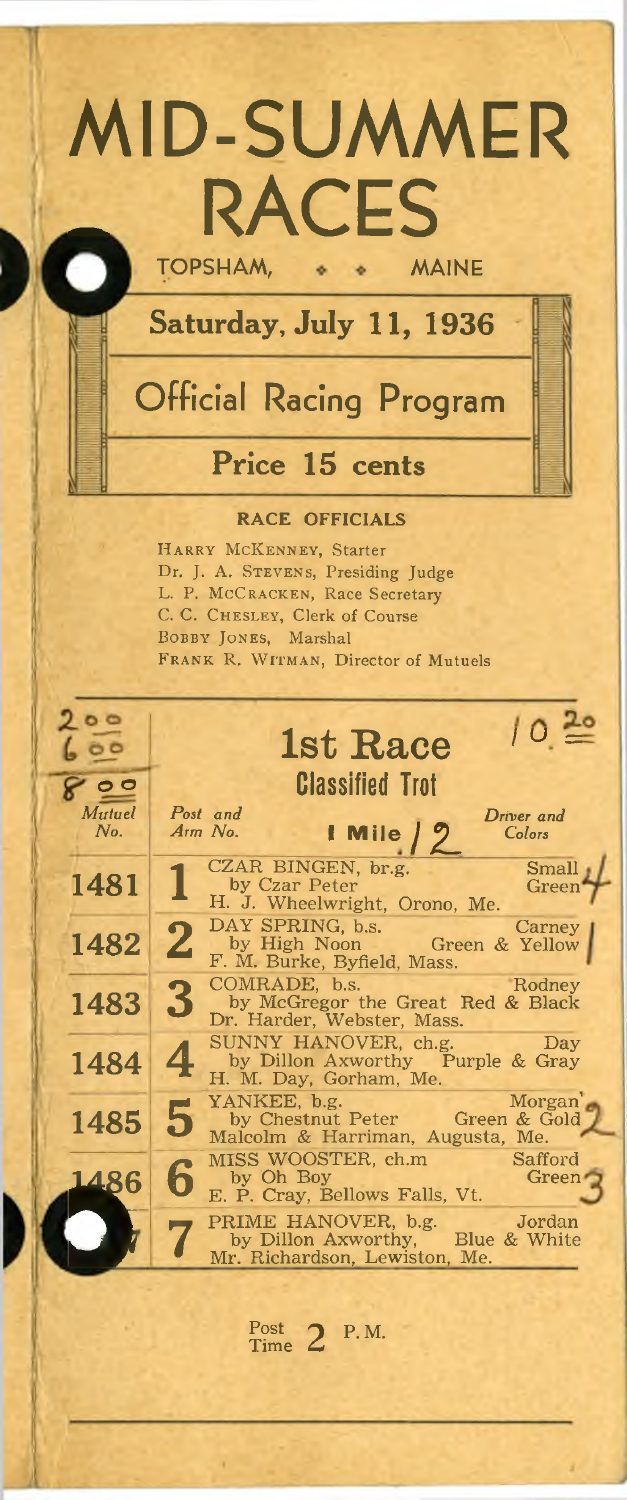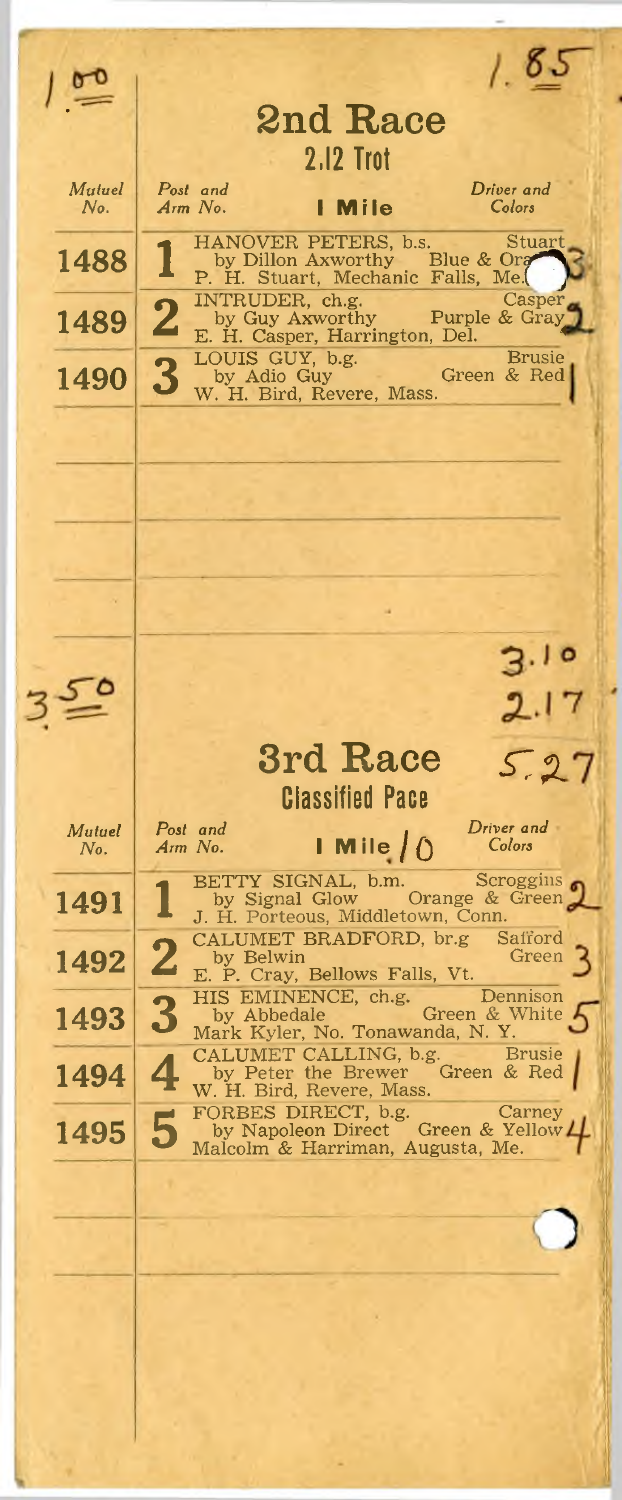$9 - 5$ o 4th Race **Handicap Trot and Pace** Driver and Mutuel Post and I Mile  $/3$ No. Arm No. Colors WEST VIRGINIA GIRL, b.m. Churchill by West Virginia Boy Blue & Gold<br>Chas. Churchill, Sanbornville, N. H.<br>ARLO STOUT, b.s. Jordan 96 atch Jordan  $\overline{2}$  $1497$ <br>Scratch by Todd Stout Blue & White W. M. Brown, Lewiston, Me. QUICK QUAKER, b.c. Safford 3  $1498$ <sub>30 ft.</sub> by Peter Lincoln<br>E. P. Cray, Bellows Falls, Vt. Green PAT ABBE, bl.g.<br>by Abbedale Purpl<br>E. H. Casper, Harrington, Del. Casper o 4  $1499$ Purple & Gray **LADY PATCH** Carson 5 Maroon/ **1500** Miss Vergie Carson, Lewis, N. Y 90 ft. WORTHY PETER, b.g.<br>by Peter Henley<br>W. H. Bird, Revere, Mass. **Brusie** 6 1501 Green & Red 150 ft. ۰ 5th Race **Classified Trot** Post and<br>Arm No. Mutuel Driver and  $No.$ Mile Colors 1502 1 Miss Wooster Day Spring 1503  $\overline{2}$ 1504 Prime Hanover 3 1505  $\overline{\mathbf{4}}$ Czar Bingen 1506 **Sunny Hanover** 5 1507  $6\overline{6}$ Comrade  $\frac{1}{8}$ Yankee  $7<sup>1</sup>$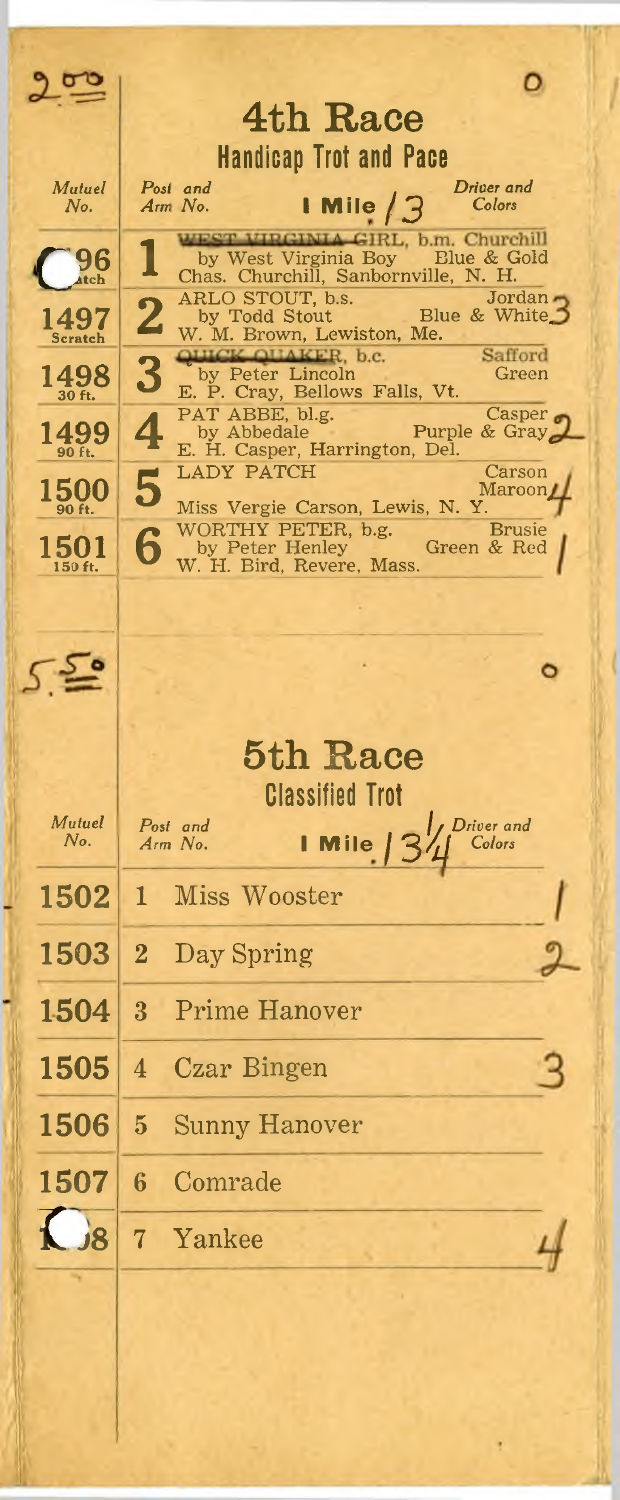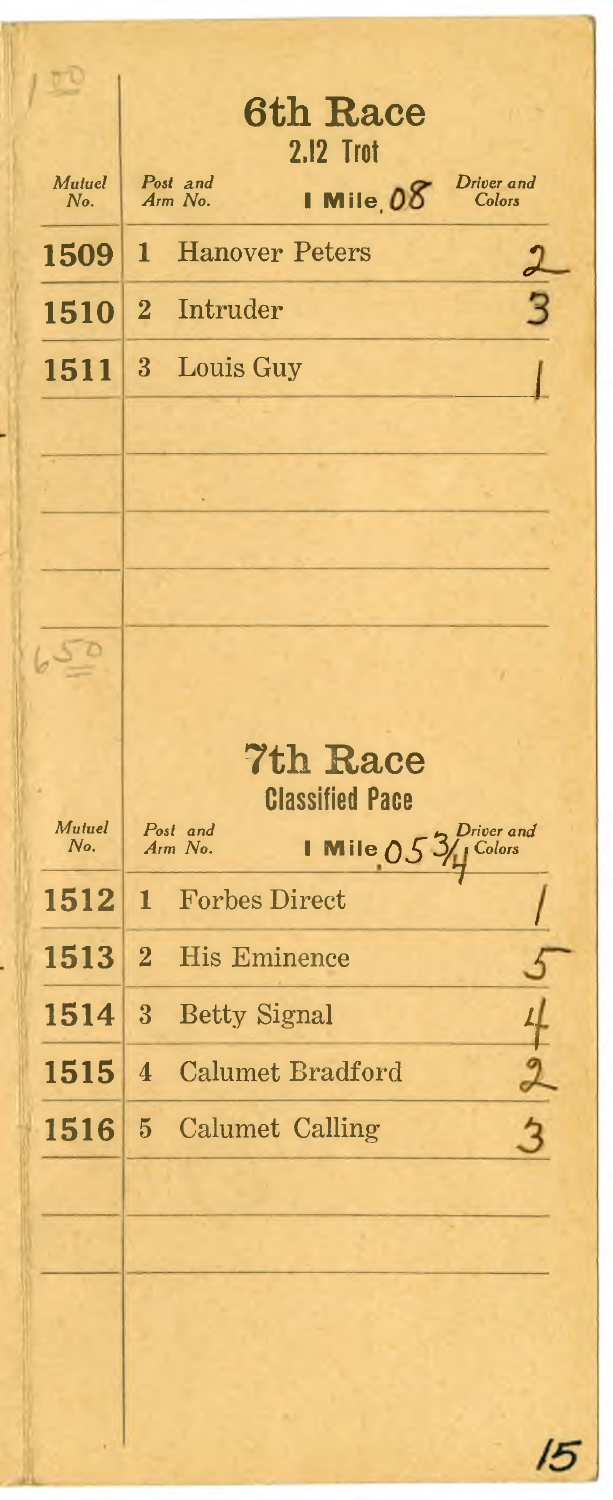|                         | 8th Race                                                            |  |
|-------------------------|---------------------------------------------------------------------|--|
| Mutuel                  | <b>Handicap Trot and Pace</b><br>Post and<br>Driver and             |  |
| No.                     | <b>LMile</b> $\frac{1}{2}$<br>Arm No.<br>Colors                     |  |
| 1517<br>Scratch         | 1<br>West Virginia Girl                                             |  |
| 1518<br>Scratch         | <b>Arlo Stout</b><br>$\bf{2}$                                       |  |
| $1519_{\tiny{30\,ft.}}$ | 3<br>Quick Quaker                                                   |  |
| 1520                    | Pat Abbe<br>4                                                       |  |
| 1521                    | Lady Patch<br>5                                                     |  |
| 1522<br>$150$ ft.       | 6<br><b>Worthy Peter</b>                                            |  |
|                         |                                                                     |  |
|                         | 9th Race                                                            |  |
|                         |                                                                     |  |
|                         | <b>Classified Trot</b>                                              |  |
| Mutuel<br>No.           | Post and<br>Driver and<br><b>I</b> Mile $1/3/4$<br>Arm No.<br>Color |  |
| 1523                    | Comrade<br>1.                                                       |  |
| 1524                    | $\overline{2}$<br>Czar Bingen                                       |  |
| 1525                    | 3 <sup>1</sup><br>Miss Wooster                                      |  |
| 1526                    | Day Spring<br>4                                                     |  |
| 1527                    | <b>Prime Hanover</b><br>$\bf{5}$                                    |  |
| 1528                    | $\boldsymbol{6}$<br><b>Sunny Hanover</b>                            |  |
| 1529                    | Yankee<br>7                                                         |  |
|                         |                                                                     |  |
|                         |                                                                     |  |
|                         |                                                                     |  |